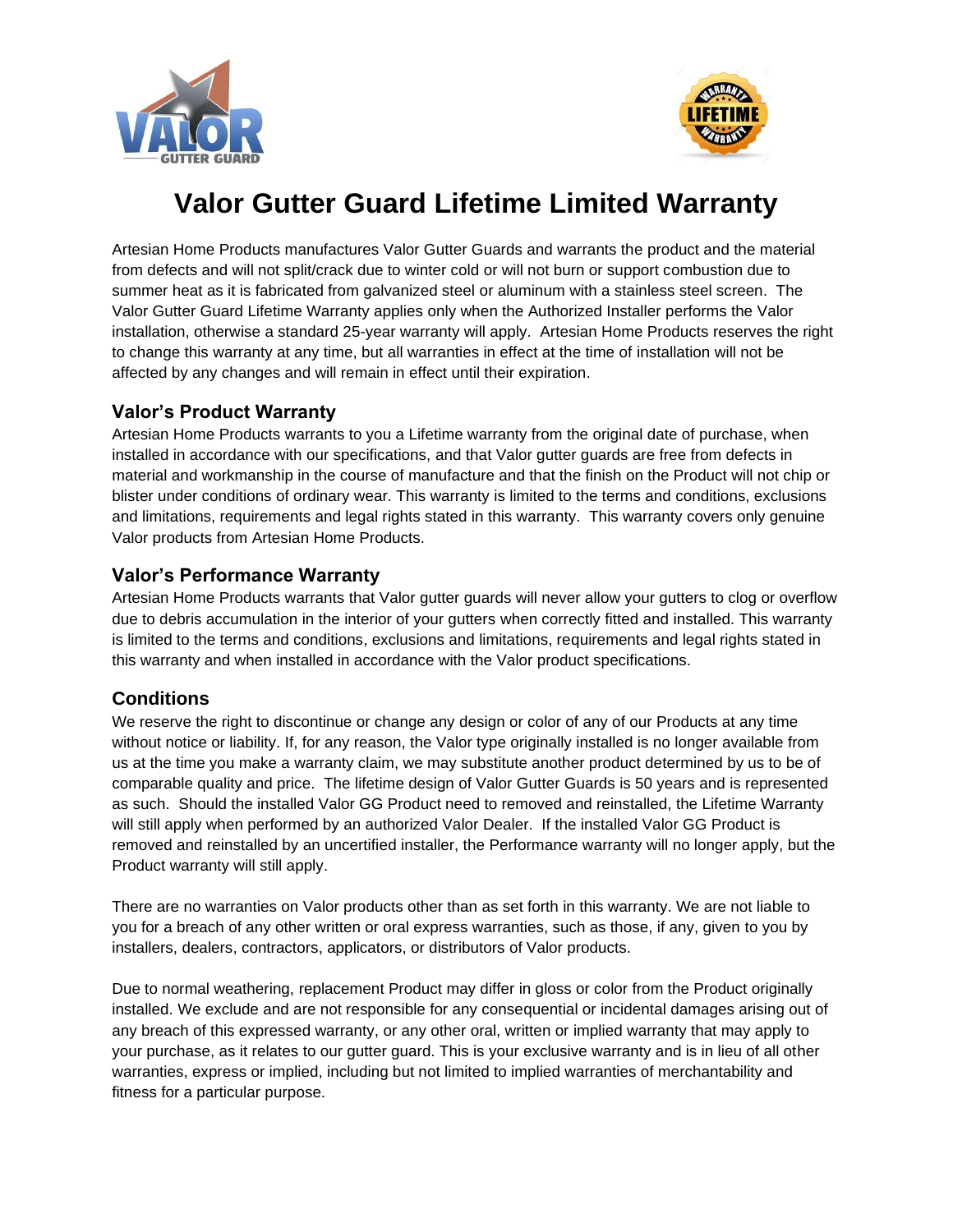This warranty gives you specific legal rights. You may also have other rights which vary from state to state. Some states do not allow the exclusion or limitation of incidental or consequential damages, and some states do not allow limitations on how long an implied warranty lasts, so the above limitation or exclusion may not apply to you. The obligation under this warranty will in no event exceed the purchase price of the originally installed Product found to be defective. In the event that we choose to replace the gutter guard, we will only be responsible for providing material and not the cost of labor to install or shipping costs.

Valor Gutter Guards by Artesian Home Products is one of the best performing micro-mesh gutter guard on the market today. In most cases, rainfall and wind is sufficient to keep it clean, but there may be some instances where cleaning/maintenance will be required by the homeowner. Light winds should remove most surface debris (due to the raised designer S-shape mesh and installation angle), but if debris is wet or compressed, higher winds may be required to effect shedding. Homeowner maintenance may be needed from time to time to remove debris off of troubled areas, and we recommend occasional homeowner maintenance of the gutter guard for those areas (see the Valor maintenance procedure available on line at [www.valorgutterguards.com\)](http://www.valorgutterguards.com/).

#### **EXCLUSIONS/LIMITATIONS**

This warranty does not cover -

- Harmful chemicals exposure
- Product being used for unintended purposes or in an inappropriate manner
- Valor Product incorrect removal or reinstall
- Excessive heat, >140 F
- Mold or mildew accumulation
- Damage caused by acts of God, including hurricanes, lightning tornados, thunderstorms, windstorms, hail, etc.
- Failure to perform routine maintenance
- Damage or performance failures due to improper installation
- Vandalism
- Alterations from original installation
- Impact of foreign objects
- Products that have been repainted or whose surface has been altered by a party
- Fire damage
- Mesh clogging due to tree sap, paint, tar, leaching roof oils, bird or insect droppings, or other organic accumulations